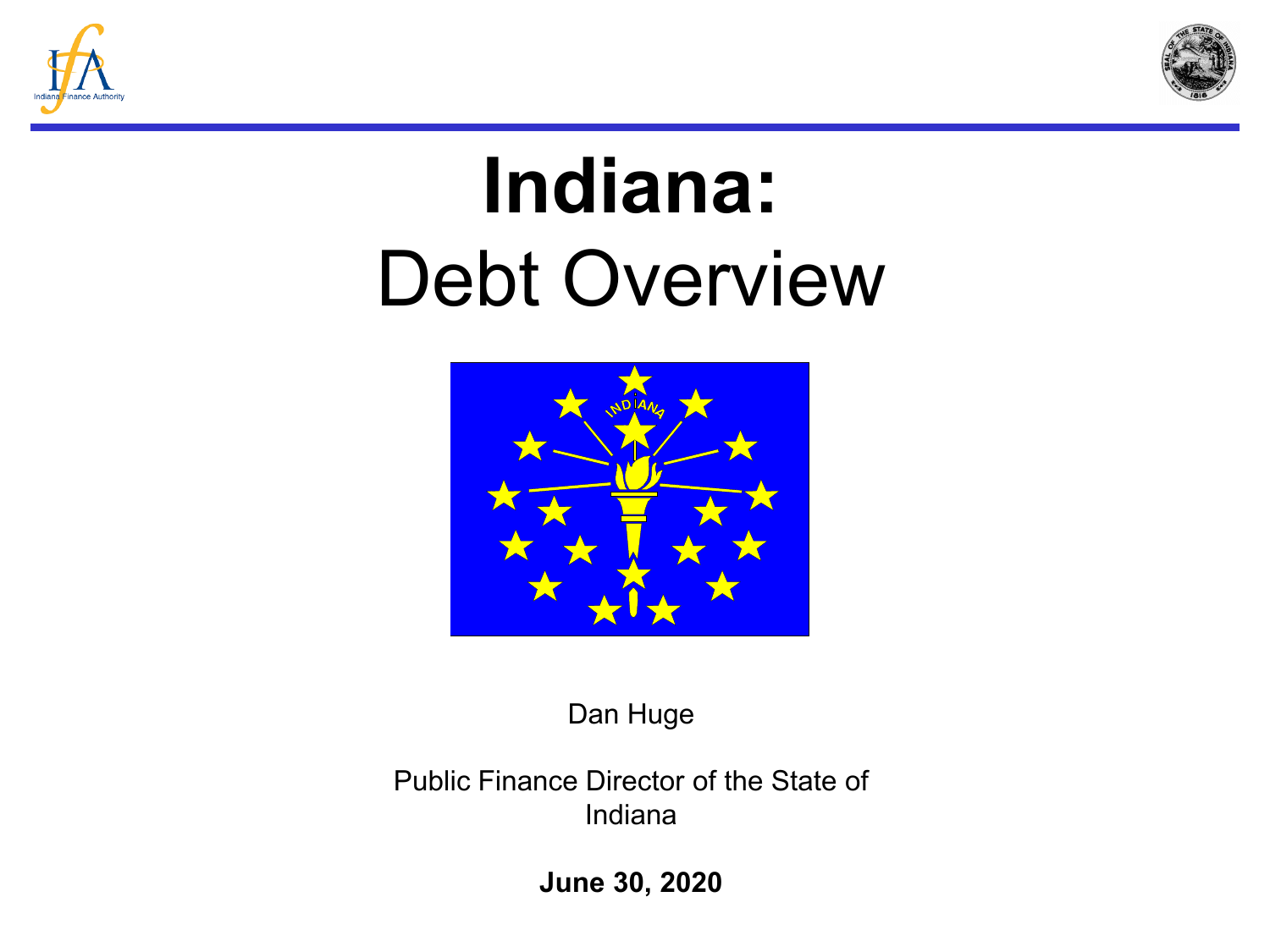

## **Overview**

- I. Debt Management Overview
	- A. Indiana Finance Authority
	- B. Public Finance Director
	- C. State of Indiana Credit Rating History and Rankings
- II. Appropriation-Backed Debt
	- A. Debt Outstanding
	- B. Oversight
	- C. Debt Outstanding Detailed Slides for each Issuing Entity
- III. Non-Appropriation-Backed Debt
	- A. Debt Outstanding
	- B. Oversight
- IV. IFA's Environmental Programs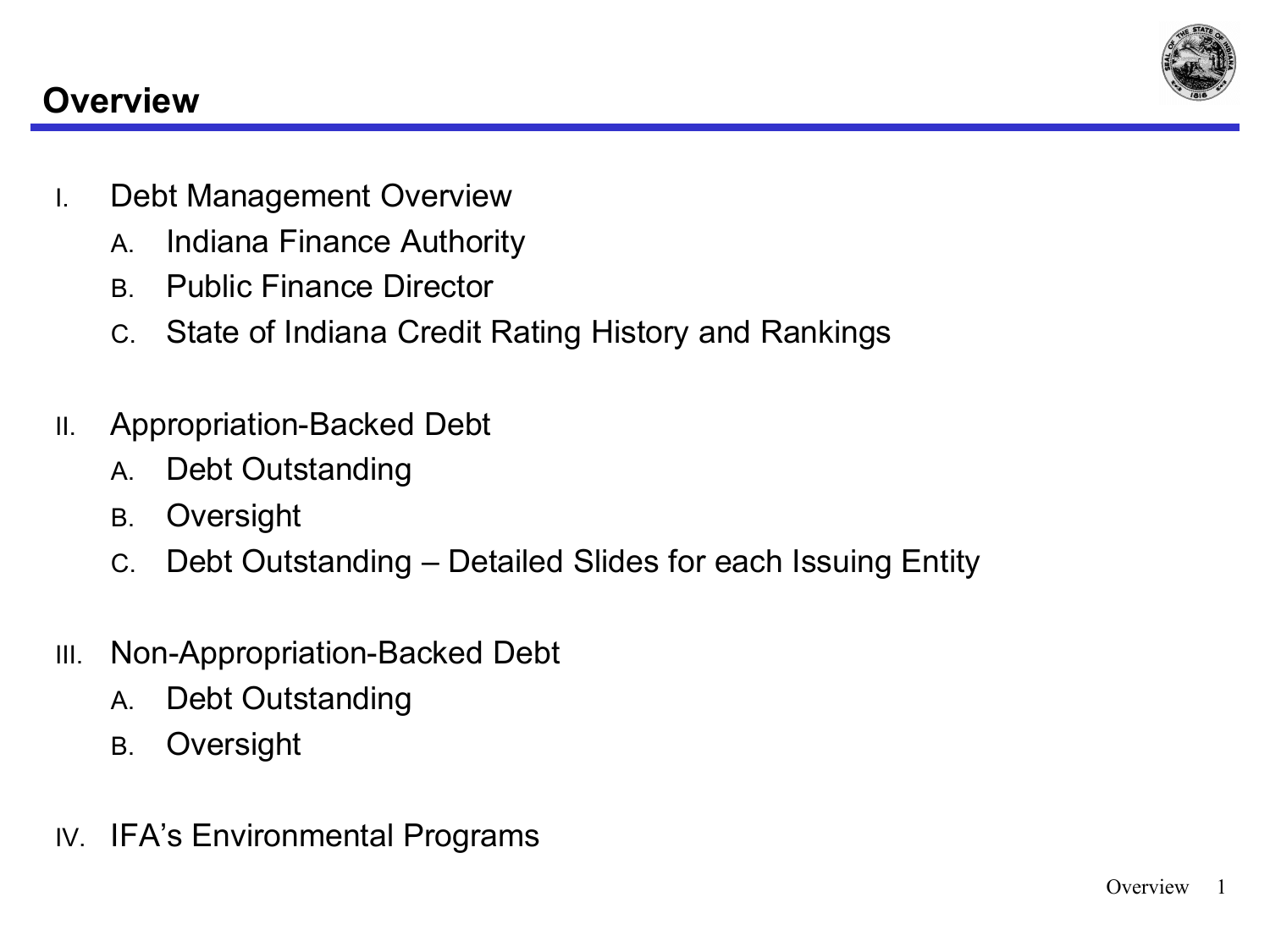

# **A. Indiana Finance Authority**

□ In 2005, the Indiana General Assembly created the Indiana Finance Authority ("IFA") to oversee State-related debt. The enabling legislation consolidated five previously separate entities into the new IFA as shown. In 2007, legislation also merged the IHEFFA into the IFA.



- □ The IFA issues debt on behalf of these six predecessor agencies and has managed their debt portfolios since 2005.
- □ The IFA also issues debt for special projects like the Stadium and Convention Center, Indiana State Fair project and Indianapolis Motor Speedway.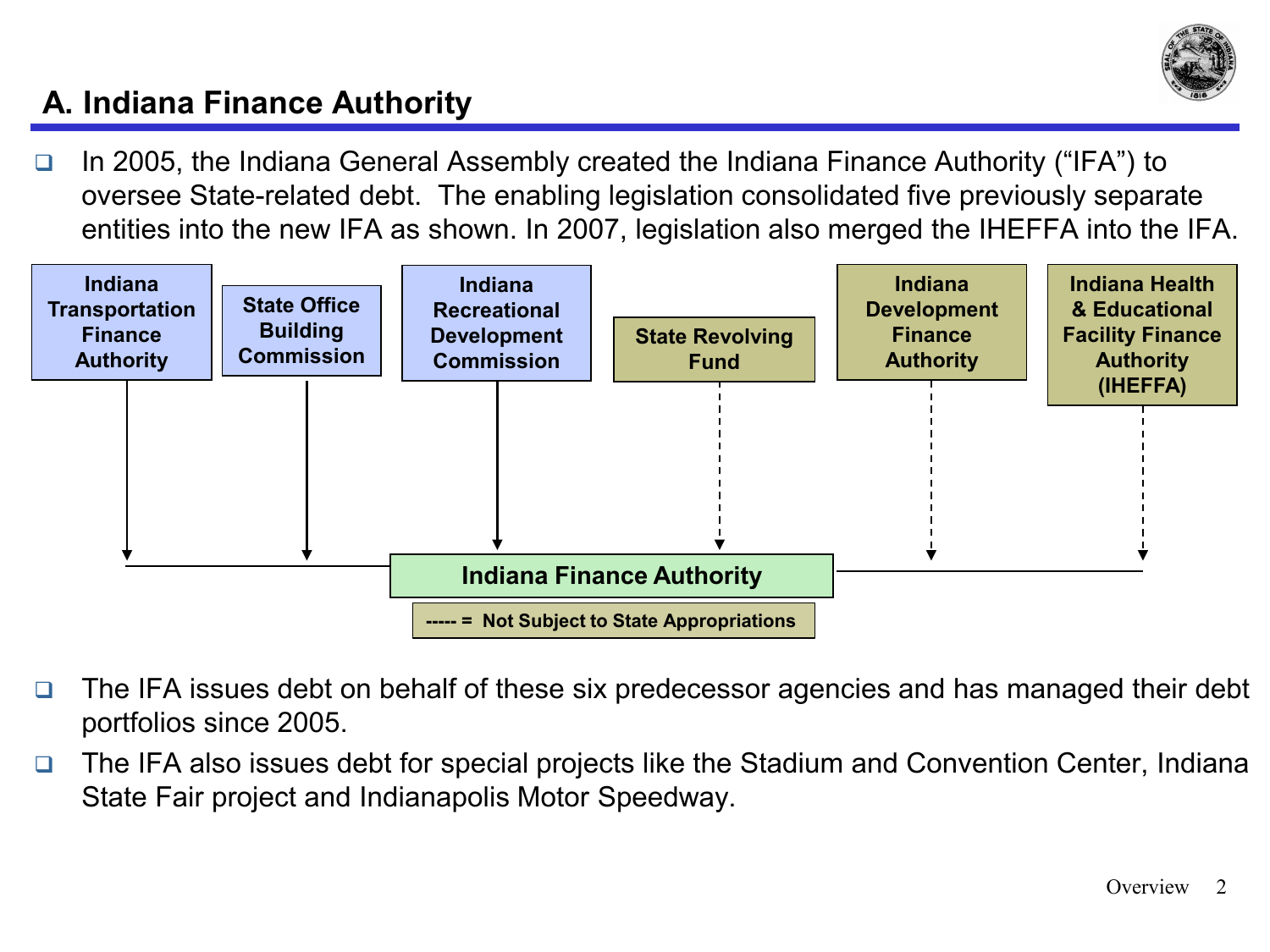

- □ During the 2005 General Assembly, the Public Finance Director was given statutory oversight of all state debt issuance and is the chief executive of the Indiana Finance Authority (IFA).
- □ Pursuant to this authorization and an Executive Order, the Public Finance Director has the following additional responsibilities:
	- Board member of the Indiana Bond Bank and the Indiana Housing and Community Development Authority.
	- $\triangleright$  Involved in the approval process for public university debt.
	- $\triangleright$  Involved in all debt issuances for the State Fair Commission, Ports of Indiana, and Indiana Secondary Market for Educational Loans.
- □ The ability of the Public Finance Director to monitor all debt being issued by state issuers enables consistent debt management across the State.
- □ The Public Finance Director is responsible for communication with rating agencies related to the State's credit rating.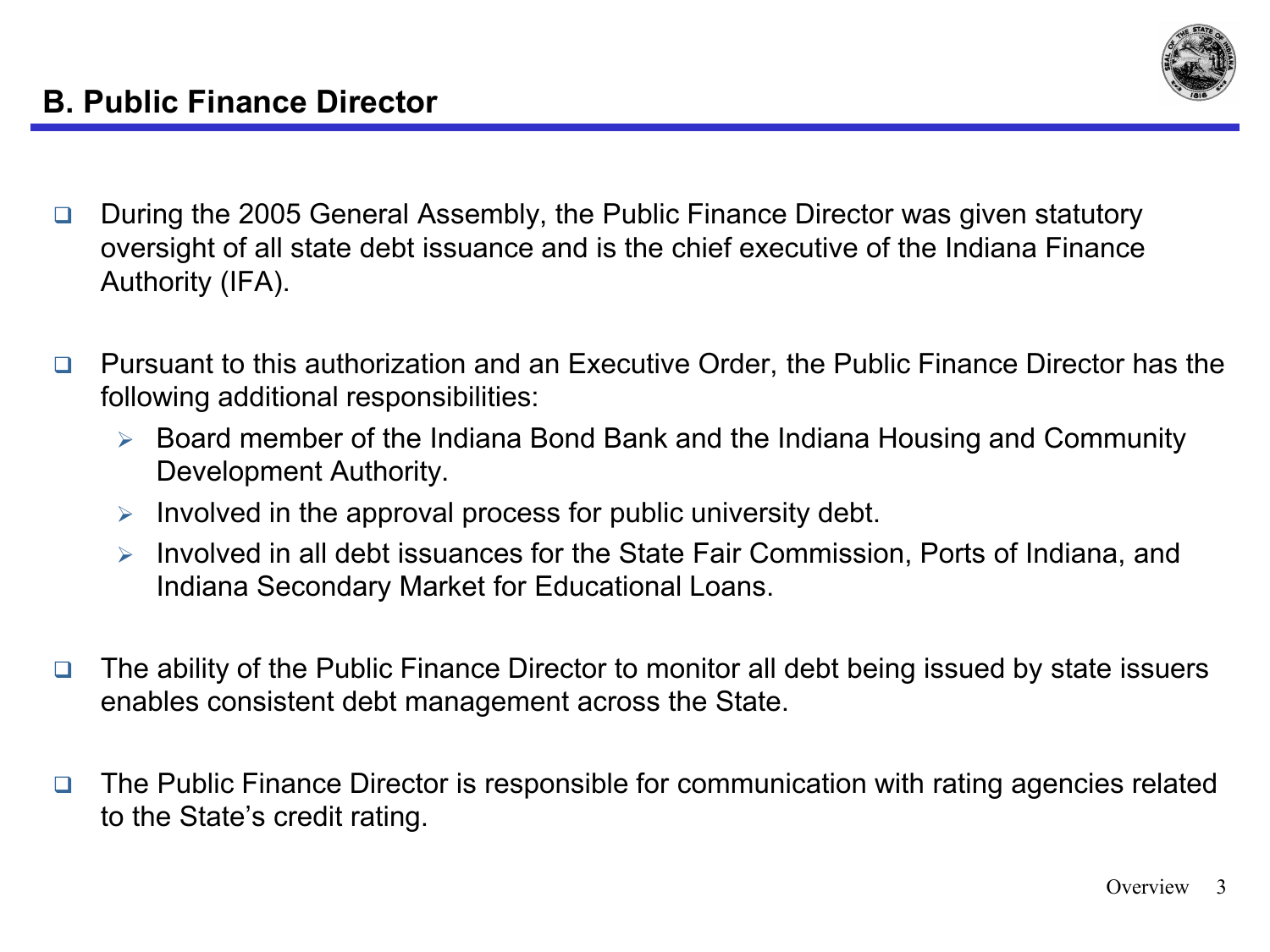

## **C. State of Indiana Credit Rating History**

#### Standard & Poor's

- **7/2008: AAA Stable**
- $\geq$  1/2006: AA+ Stable
- 6/2005: AA Positive
- $\geq 1/2004$ : AA Stable
- $\geq 1/2002$ : AA+ Negative
- $\geq 12/1997$  AA+ Stable

#### □ Moody's Investor Services

- **4/2010: Aaa Stable**
- 8/2006: Aa1 Stable
- $\geq$  12/2001: Aa1 Negative
- 12/1997: Aa1 Stable
- □ Fitch Ratings
	- **4/2010: AAA Stable**
	- $\geq$  4/2006: AA+ Stable
	- 5/2000: AA+

#### **Credit Strengths of the State of Indiana**

*(As noted by the rating agencies in the 2020 state ratings reports)*

- $\triangleright$  Strong budgetary reserves
- $\triangleright$  Active budget management, demonstrated willingness to restrain spending during revenue downturn
- $\triangleright$  Long-term liability burden
- $\triangleright$  Exceptionally strong operating profile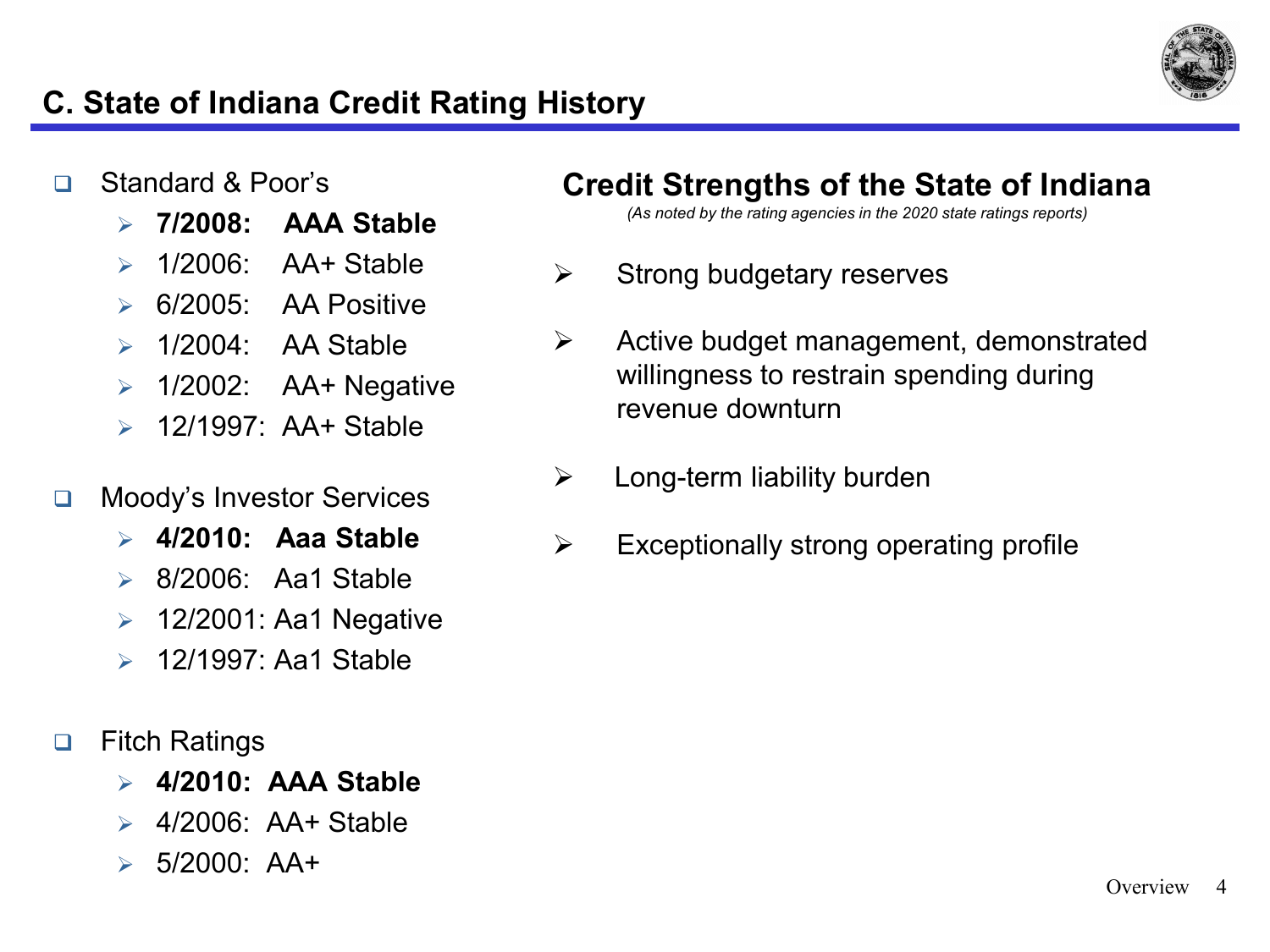

### **C. Moody's Debt Median Report**

| Net Tax-Supported Debt (NTSD) - Indiana          |  |                       |                  |                        |                  |                        |                  |                              |                  |                  |
|--------------------------------------------------|--|-----------------------|------------------|------------------------|------------------|------------------------|------------------|------------------------------|------------------|------------------|
|                                                  |  | May 2020 <sup>1</sup> |                  |                        |                  | June 2019 <sup>2</sup> |                  |                              |                  |                  |
|                                                  |  |                       |                  | <b>State Rank</b>      |                  |                        |                  | <b>State Rank</b>            |                  |                  |
| <b>NTSD Amount</b>                               |  | \$1,688 Million       |                  |                        | 38 <sup>th</sup> |                        | \$1,804 Million  |                              | 37 <sup>th</sup> |                  |
| <b>NTSD Per Capita</b>                           |  | \$251                 |                  | 45 <sup>th</sup>       |                  | \$270                  |                  |                              | 45 <sup>th</sup> |                  |
| NTSD as % of<br>State GDP*                       |  |                       | 0.45%            |                        | 45 <sup>th</sup> |                        | 0.51%            |                              |                  | 45 <sup>th</sup> |
| NTSD as % of<br>Personal Income**                |  |                       | 0.5%             |                        | 45 <sup>th</sup> | 0.6%                   |                  |                              | 45 <sup>th</sup> |                  |
| Net Tax-Supported Debt (NTSD) - State Comparison |  |                       |                  |                        |                  |                        |                  |                              |                  |                  |
|                                                  |  | <b>NTSD Amount</b>    |                  | <b>NTSD Per Capita</b> |                  | NTSD as % of State GDP |                  | NTSD as % of Personal Income |                  |                  |
|                                                  |  | (\$ in Millions)      | Rank             | (5)                    | Rank             | (%)                    | Rank             |                              | (%)              | Rank             |
| <b>Indiana</b>                                   |  | \$1,688               | 38 <sup>th</sup> | \$251                  | 45 <sup>th</sup> | 0.45%                  | 45 <sup>th</sup> |                              | 0.5%             | 45 <sup>th</sup> |
| <b>Michigan</b>                                  |  | \$5,919               | 22 <sup>nd</sup> | \$603                  | 34 <sup>th</sup> | 1.09%                  | 33 <sup>rd</sup> |                              | 1.2%             | 34 <sup>th</sup> |
| <b>Kentucky</b>                                  |  | \$10,175              | 15 <sup>th</sup> | \$2,278                | 11 <sup>th</sup> | 4.74%                  | 6 <sup>th</sup>  |                              | 5.2%             | 6 <sup>th</sup>  |
| Wisconsin                                        |  | \$8,815               | 16 <sup>th</sup> | \$1,514                | 19 <sup>th</sup> | 2.54%                  | 18 <sup>th</sup> |                              | 2.8%             | 17 <sup>th</sup> |
| Ohio                                             |  | \$13,541              | 12 <sup>th</sup> | \$1,158                | 23 <sup>rd</sup> | 1.94%                  | 24 <sup>th</sup> |                              | 2.3%             | 24 <sup>th</sup> |
| <b>Illinois</b>                                  |  | \$33,389              | 5 <sup>th</sup>  | \$2,635                | 7 <sup>th</sup>  | 3.72%                  | 11 <sup>th</sup> |                              | 4.5%             | gth              |

<sup>1</sup> Medians - State debt declined in 2019, but likely to grow in coming years, 12 May 2020

<sup>2</sup> Medians - Flat debt total signals cautious borrowing, despite infrastructure needs, 3 June 2019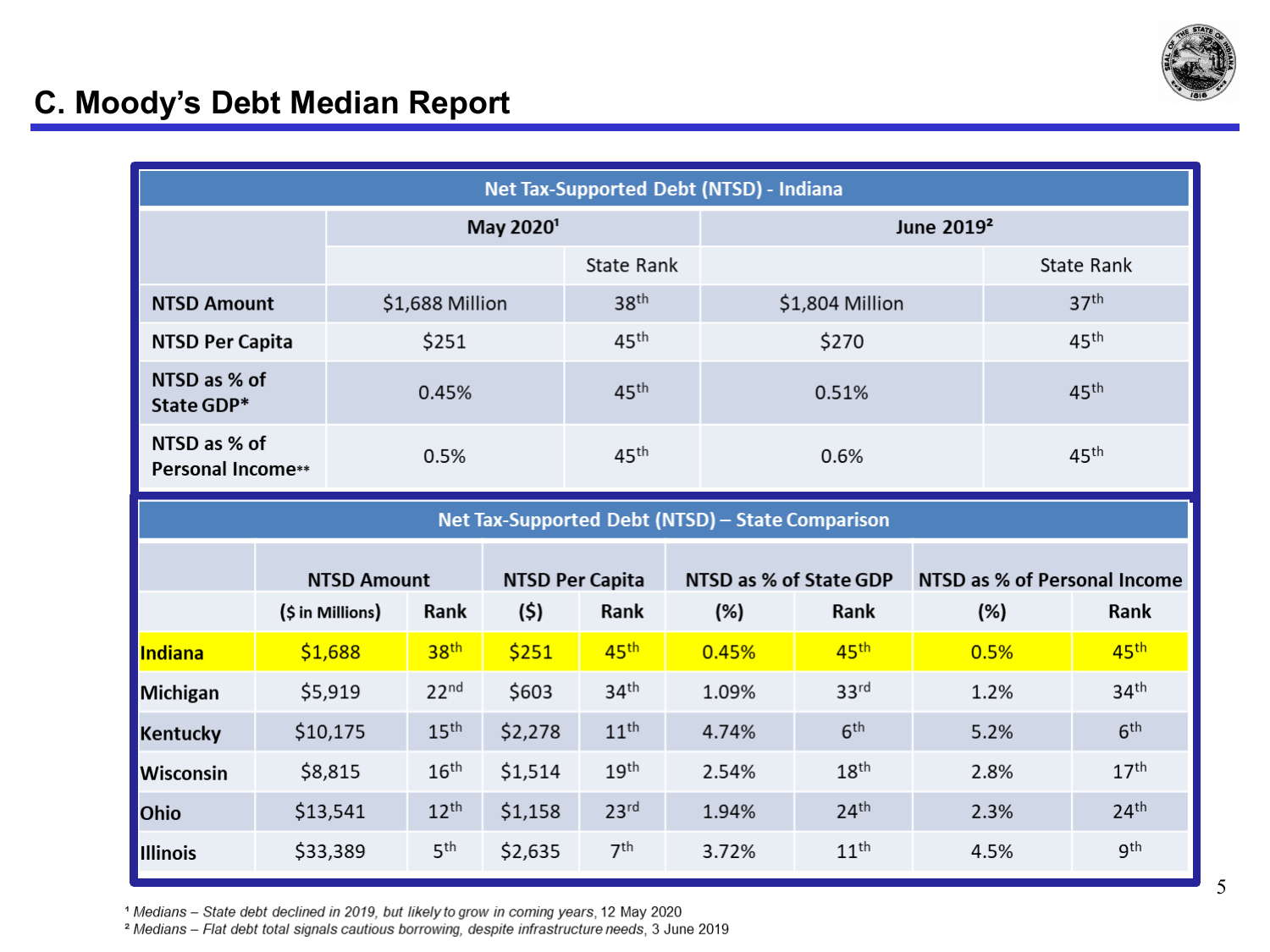

| <b>Appropriation-Backed Debt</b>              |                                              |  |  |
|-----------------------------------------------|----------------------------------------------|--|--|
| <b>Issuing Entity</b>                         | <b>Debt Outstanding</b><br>(as of 6/30/2020) |  |  |
| <b>Transportation Finance Authority</b>       | \$786,230,000                                |  |  |
| Public University (Fee-Replaced) <sup>1</sup> | \$1,331,810,009                              |  |  |
| IFA-Stadium & Convention Center <sup>2</sup>  | \$963,470,000                                |  |  |
| Indiana State Fair <sup>2</sup>               | \$49,885,000                                 |  |  |
| <b>State Office Building Commission</b>       | \$238,940,563                                |  |  |
| Indiana Bond Bank<br>(Moral Obligation) $3$   | \$121,240,265                                |  |  |
| <b>Recreational Development</b><br>Commission | \$9,305,000                                  |  |  |
| <b>Indianapolis Motor Speedway</b>            | \$78,520,000                                 |  |  |
| IFA- EEC TIFIA Loan <sup>2</sup>              | \$129,019,511                                |  |  |
| Total                                         | \$3,708,420,348                              |  |  |

<sup>1</sup> Estimated.

<sup>2</sup> Backed by appropriations, but first paid by other revenue sources.

<sup>3</sup> Not technically backed by appropriations, as it is a moral obligation to pay.

All numbers are rounded to the nearest USD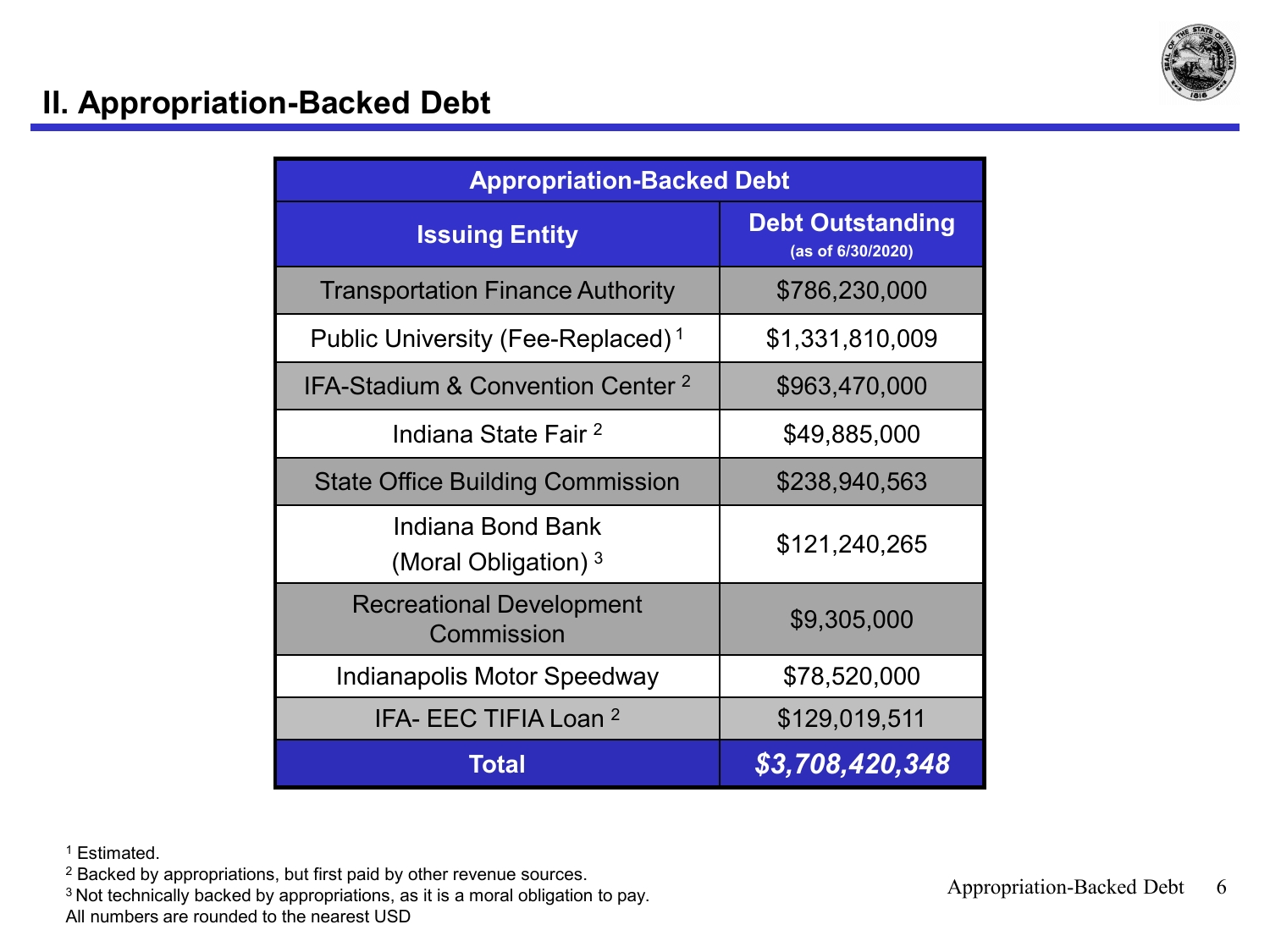

- □ Appropriation-Backed debt is approved by the General Assembly either by approval of the project or the source of funds used to finance the repayment of bonds issued.
	- **► Moral Obligation debt is reviewed by the Budget Committee and approved by the Budget Director.**

| <b>Issuing Entity</b>                                       | <b>Oversight</b>                                                                                               |
|-------------------------------------------------------------|----------------------------------------------------------------------------------------------------------------|
| Indiana Transportation Finance Authority (now IFA)          | <b>IFA / Public Finance Director</b>                                                                           |
| <b>Public Universities (Fee-Replaced)</b>                   | Reviewed by the Budget Committee. Approved by the<br><b>Budget Director and Public Finance Director.</b>       |
| Stadium and Convention Center (managed by IFA) <sup>1</sup> | <b>IFA / Public Finance Director</b>                                                                           |
| State Office Building Commission (now IFA)                  | <b>IFA</b> / Public Finance Director                                                                           |
| Indiana Bond Bank (Moral Obligation) <sup>2</sup>           | Reviewed by the Budget Committee and approved by the<br>Budget Director. Public Finance Director on the board. |
| Recreational Development Commission (now IFA)               | <b>IFA</b> / Public Finance Director                                                                           |

<sup>1</sup> Backed by appropriations, but first paid by other revenue sources.

<sup>1</sup> Backed by appropriations, but first paid by other revenue sources.<br><sup>2</sup> Not technically backed by appropriations, as it is a moral obligation to pay.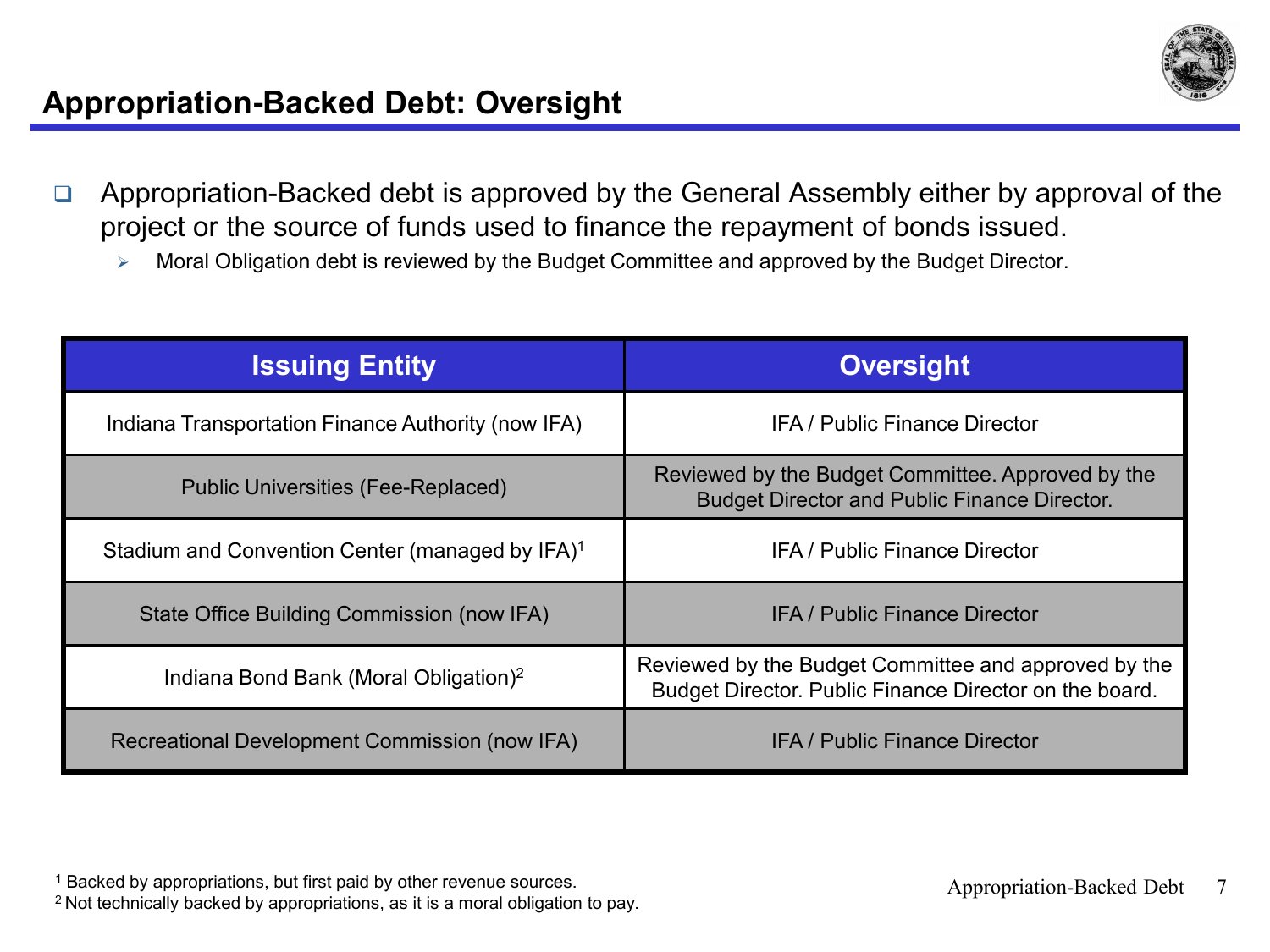

# **Indiana Transportation Finance Authority (ITFA) Projects [now IFA]**

- $\Box$  IFA issues debt in partnership with the Indiana Department of Transportation to finance the cost of construction, acquisition, reconstruction, improvement, or extension of the State's public ways. However, no new debt has been issued since 2004.
- □ Payment is made on Highways and Bridges bonds primarily using State-appropriated gas tax dollars, among other resources.
- ITFA debt is 100% fixed rate.

| <b>Project</b>                     | <b>Debt</b><br><b>Outstanding</b><br>(as of 6/30/2020) |
|------------------------------------|--------------------------------------------------------|
| State Highways &<br><b>Bridges</b> | \$786,230,000                                          |
| <b>Total</b>                       | \$786,230,000                                          |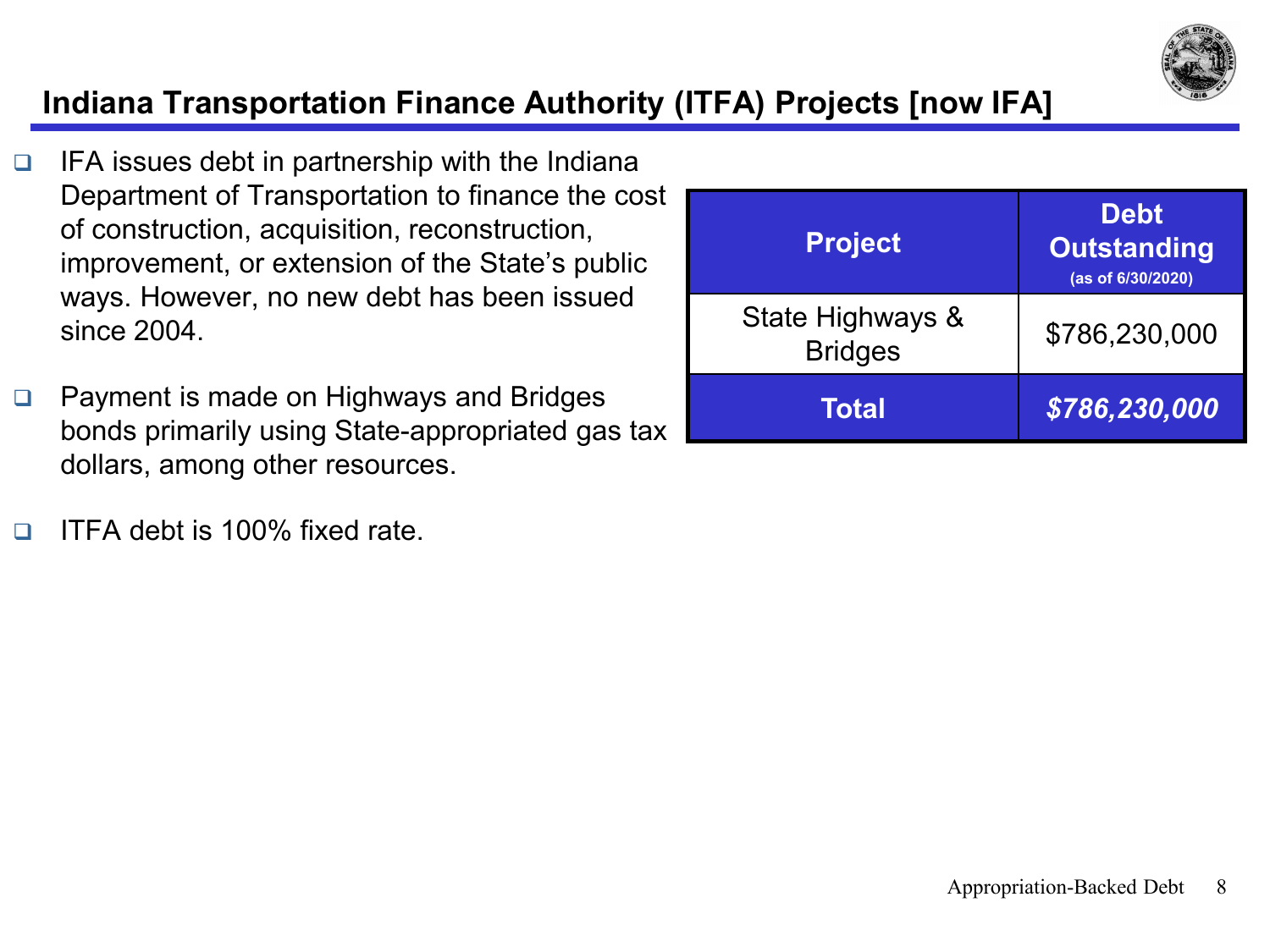

#### **Fee-Replacement Public University Debt**

- □ Fee-replacement bonds are debt issued by universities, through which State-appropriations reimburse the universities for debt service.
- $\Box$  Fee-replacement bonds must be reviewed by the Budget Committee and approved by the Budget Director and Public Finance Director.
- Debt outstanding will continue to grow over the next year based on authorization of new projects that have yet to be financed.

| <b>University</b>                 | <b>Debt Outstanding*</b><br>(as of 6/30/2020) |
|-----------------------------------|-----------------------------------------------|
| <b>Indiana University</b>         | \$357,990,000                                 |
| <b>Ivy Tech College</b>           | \$234,590,000                                 |
| <b>Purdue University</b>          | \$322,370,000                                 |
| <b>Ball State</b><br>University   | \$190,350,000                                 |
| University of<br>Southern Indiana | \$85,670,000                                  |
| Indiana State<br>University       | \$103,404,705                                 |
| Vincennes<br>University           | \$37,435,304                                  |
| <b>Total</b>                      | \$1,331,810,009                               |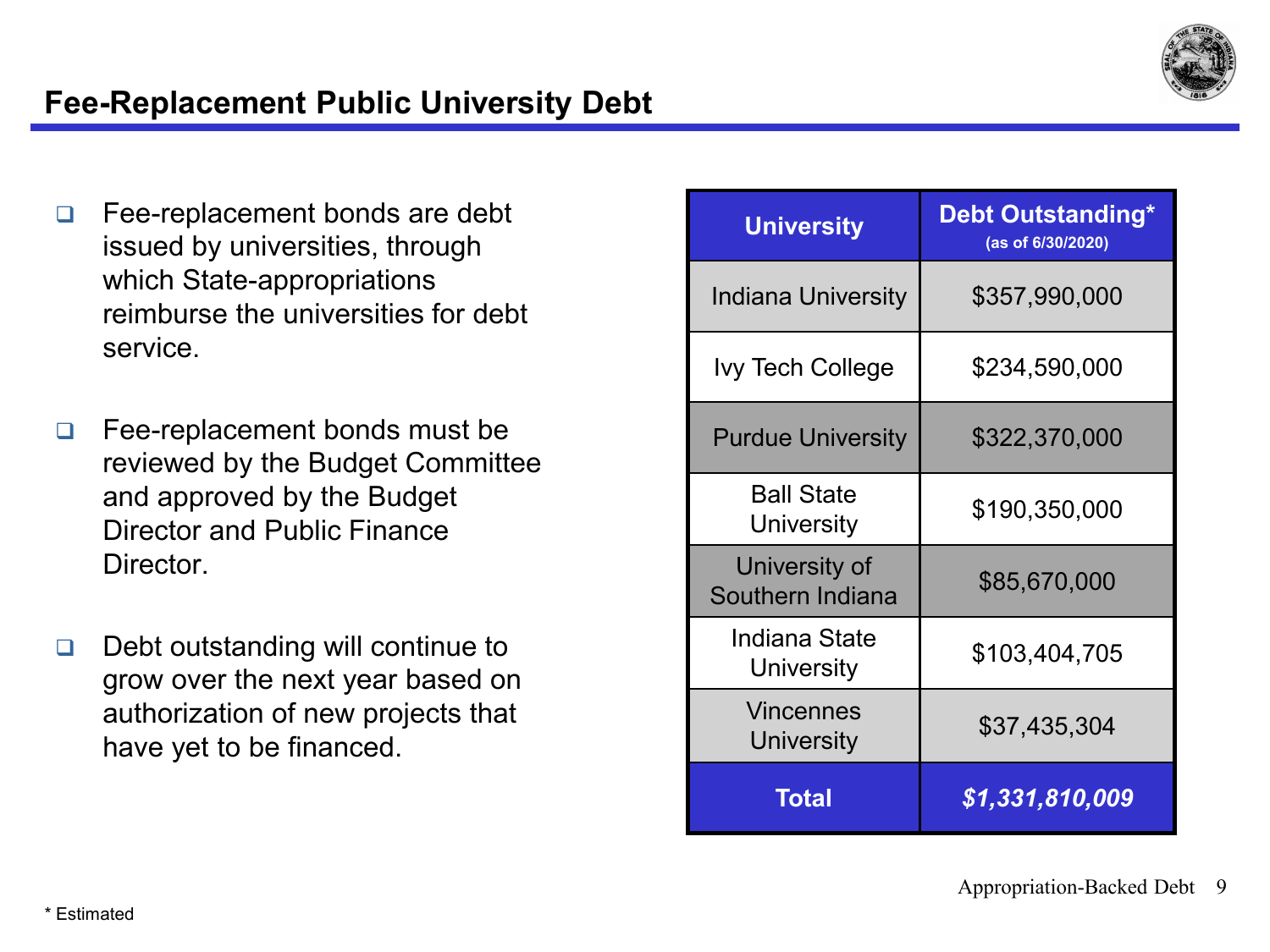

# **Indiana Stadium & Convention Center [debt managed by IFA]**

- □ Stadium/Convention Center Construction Financing:
	- $\triangleright$  Original issuance composed of 79% variable rate bonds (hedged by swap agreements) and 21% fixed rate
		- $\checkmark$  Through strategic refunding, current portfolio consists of 38% variable and 62% traditional fixed rate debt
		- $\sqrt{100\%}$  of Convention Center debt portfolio is fixed rate debt
	- $\triangleright$  Repayment sources are local food & beverage, hotel, rental car and admission taxes and Colts license plate fees.

| <b>Project</b>           | <b>Debt Outstanding</b><br>(as of 6/30/2020) |
|--------------------------|----------------------------------------------|
| Lucas Oil Stadium        | \$644,735,000                                |
| <b>Convention Center</b> | \$318,735,000                                |
| <b>Total</b>             | \$963,470,000                                |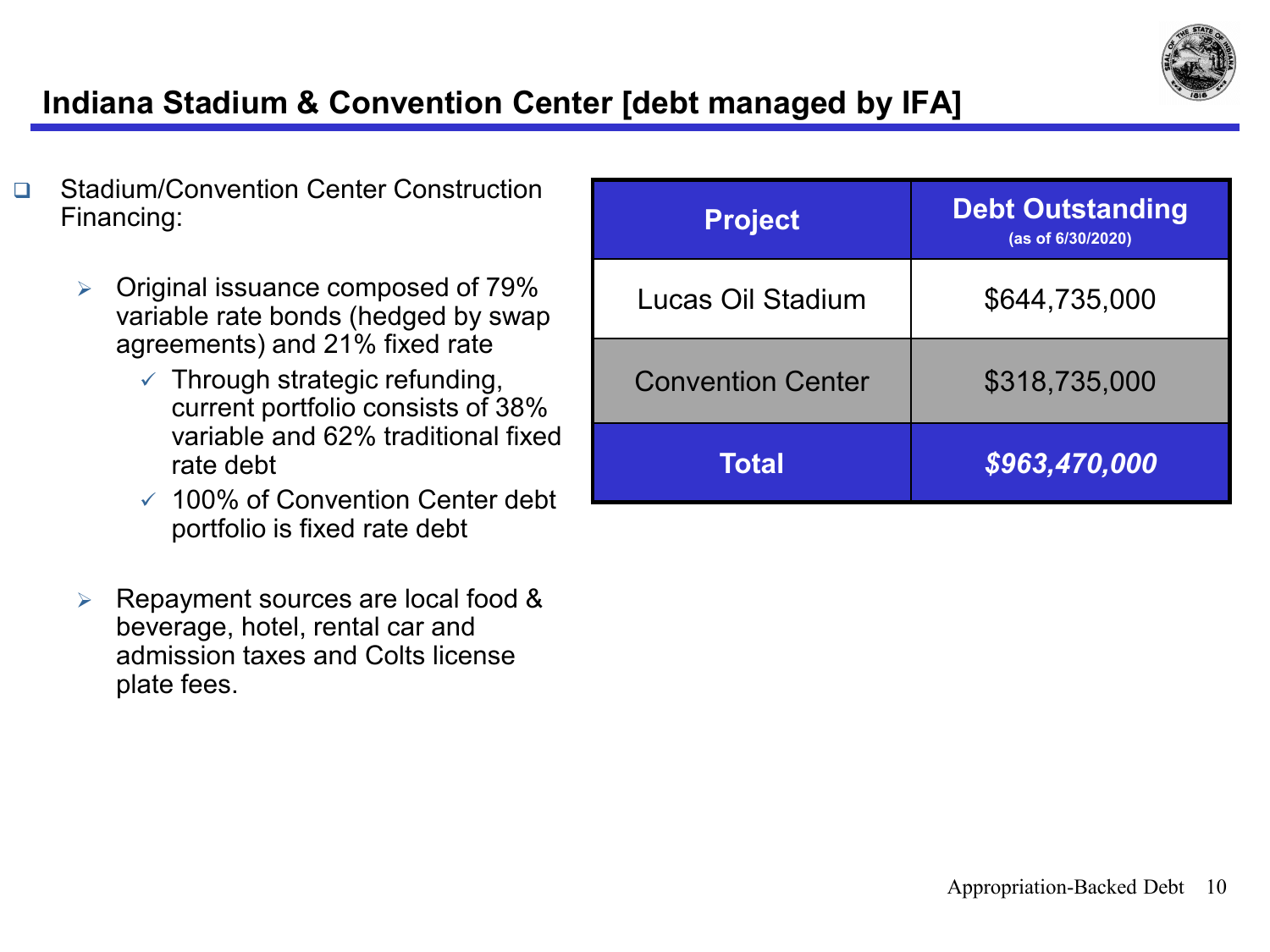

# **State Office Building Commission (SOBC) Projects [now IFA]**

- □ The IFA issues debt in partnership with multiple entities to finance or refinance the cost of acquiring, constructing, or equipping buildings and improvements, including:
	- $\triangleright$  Department of Administration
	- $\triangleright$  Family and Social **Services Administration**
	- $\triangleright$  Department of **Corrections**
- □ The SOBC debt portfolio is currently 100% fixed rate debt.

| <b>Project</b>                    | <b>Debt Outstanding</b><br>(as of 6/30/2020) |
|-----------------------------------|----------------------------------------------|
| <b>Wabash Valley Correctional</b> | \$10,485,000                                 |
| <b>New Castle Correctional</b>    | \$27,185,000                                 |
| <b>Madison State Hospital</b>     | \$28,275,000                                 |
| <b>Logansport State Hospital</b>  | \$13,825,000                                 |
| <b>Evansville State Hospital</b>  | \$10,315,000                                 |
| DOC Energy Cost Savings Leases    | \$10,155,563                                 |
| Neuro-Diagnostic Institute        | \$138,700,000                                |
| Total                             | \$238,940,563                                |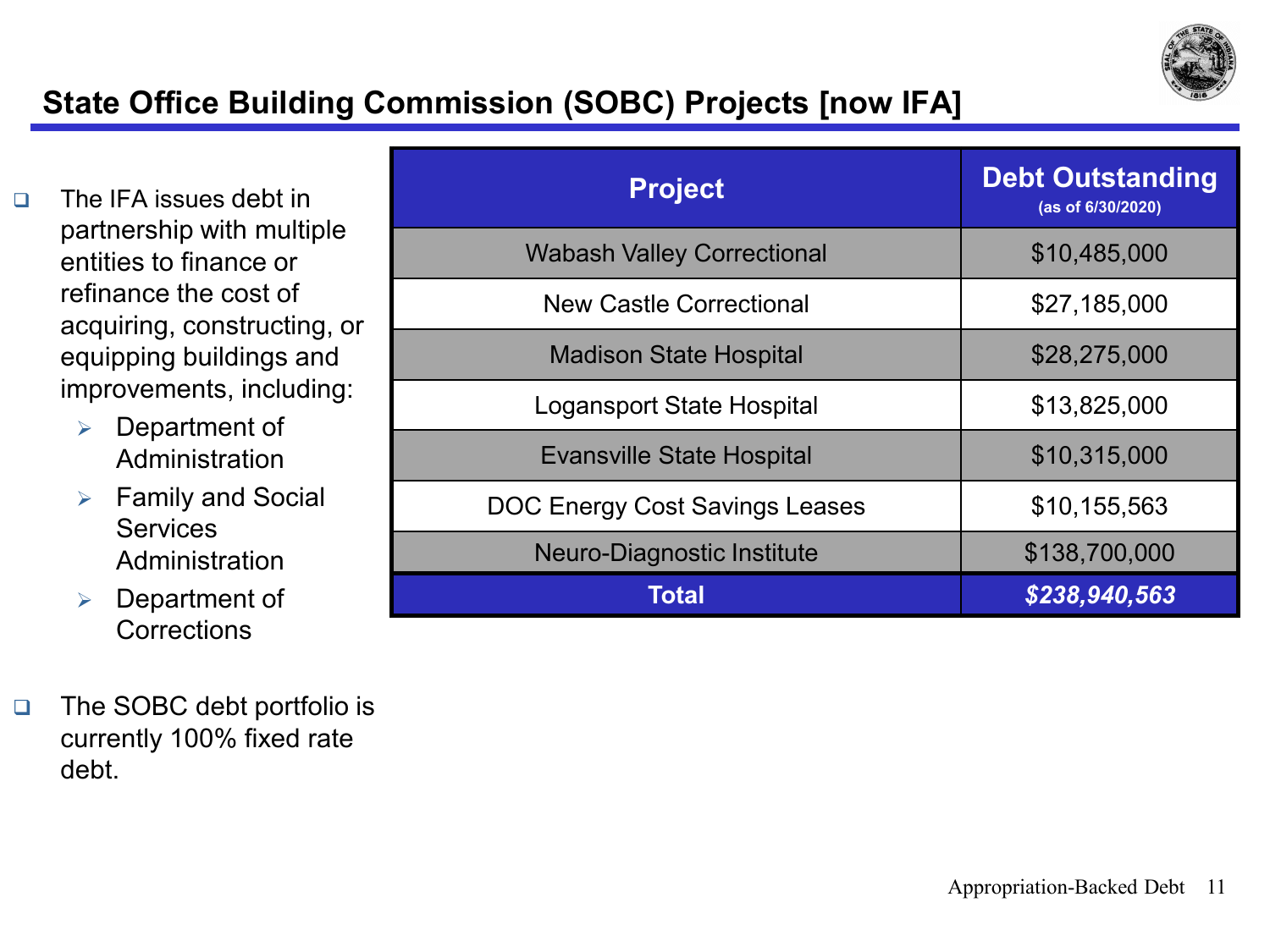

#### **Indiana Bond Bank Moral Obligation Debt**

- The Indiana Bond Bank (IBB) provides assistance to local government in funding special projects through the use of bonds including:
	- Water & Sewer Systems
	- $\triangleright$  Capital Improvement/ Building Projects
- IBB's Special Program debt may form a Moral Obligation (M.O.) with the State of Indiana providing the issuing organization with more favorable financing terms.
- □ The State only serves as a backstop on M.O. debt if the primary repayment source and any additional safeguards (e.g. debt service reserve funds) fail. IBB has never had a Moral Obligation claim in its history.

| <b>Project</b>                            | <b>Debt Outstanding</b><br>(as of 6/30/2020) |
|-------------------------------------------|----------------------------------------------|
| <b>Hendricks County Hospital</b>          | \$29,865,000                                 |
| <b>City of Charlestown Sewer</b>          | \$2,390,000                                  |
| <b>Adams County Hospital</b>              | \$25,325,000                                 |
| <b>South Bend TIF Districts</b>           | \$12,010,000                                 |
| <b>Columbus Learning Center</b>           | \$10,030,000                                 |
| East Chicago Building Facility Corp.      | \$6,660,000                                  |
| Fort Wayne Regional Public Safety Academy | \$5,975,000                                  |
| <b>City of Carmel Sewer</b>               | \$4,250,000                                  |
| <b>Other Issuances (including Pools)</b>  | \$24,735,265                                 |
| Total                                     | \$121,240,265                                |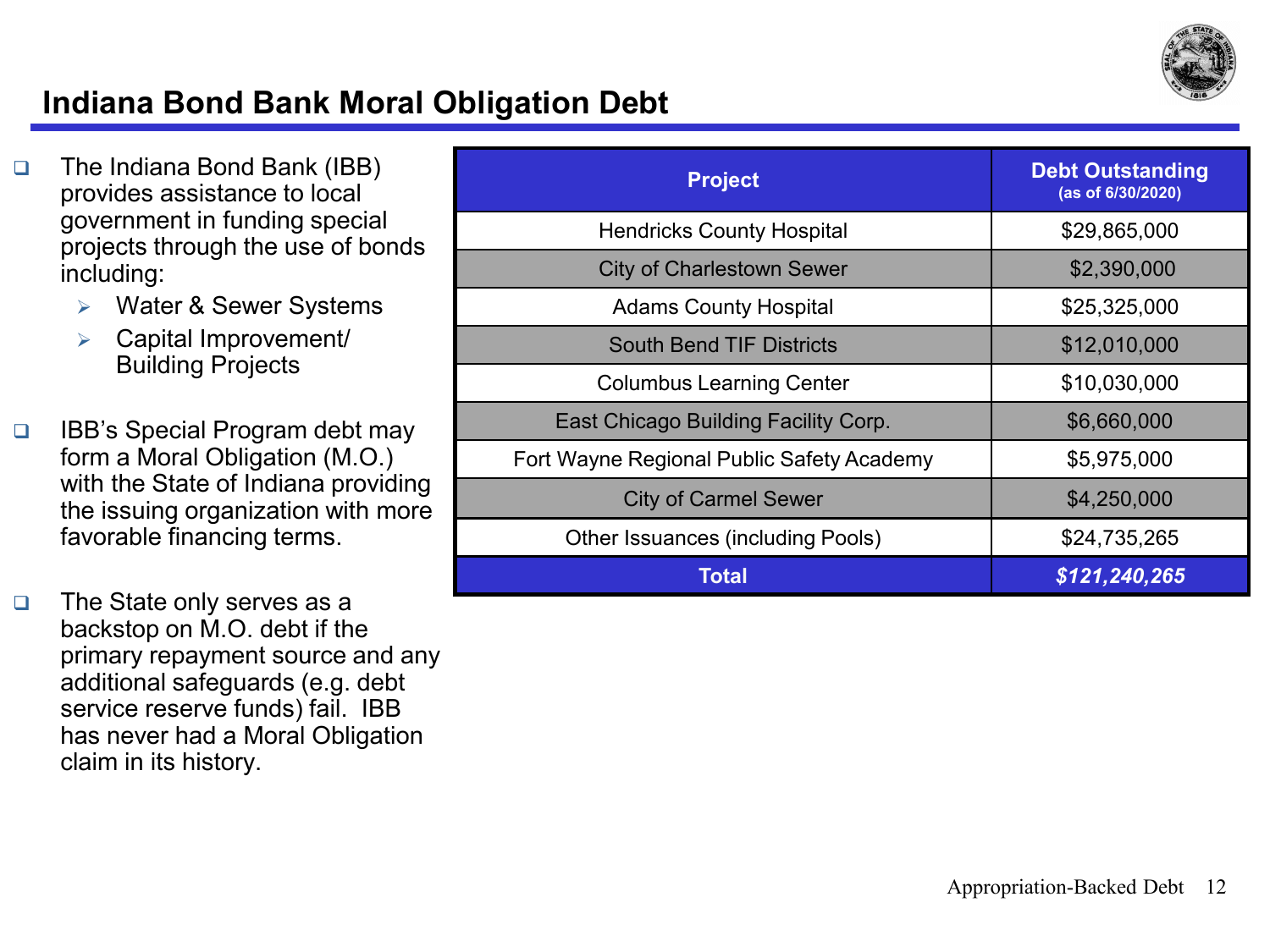

# **Recreational Development Commission (RDC) Projects [now IFA]**

- $\Box$  The IFA issues debt in partnership with the Department of Natural Resources to finance or refinance the costs of the acquisition, construction, renovation, improvement or equipping of facilities for the operation of public parks.
- □ Payment of RDC bonds is made through fees generated by the operation of all state parks and other fees received related to park projects.
- □ Currently the RDC portfolio of debt is 100% fixed rate.

| <b>Project</b>                                                      | <b>Debt</b><br><b>Outstanding</b><br>(as of 6/30/2020) |
|---------------------------------------------------------------------|--------------------------------------------------------|
| Multi-Projects, Clifty Inn,<br>Abe Martin,<br>Prophetstown, Ft. Ben | \$9,305,000                                            |
| Total                                                               | \$9,305,000                                            |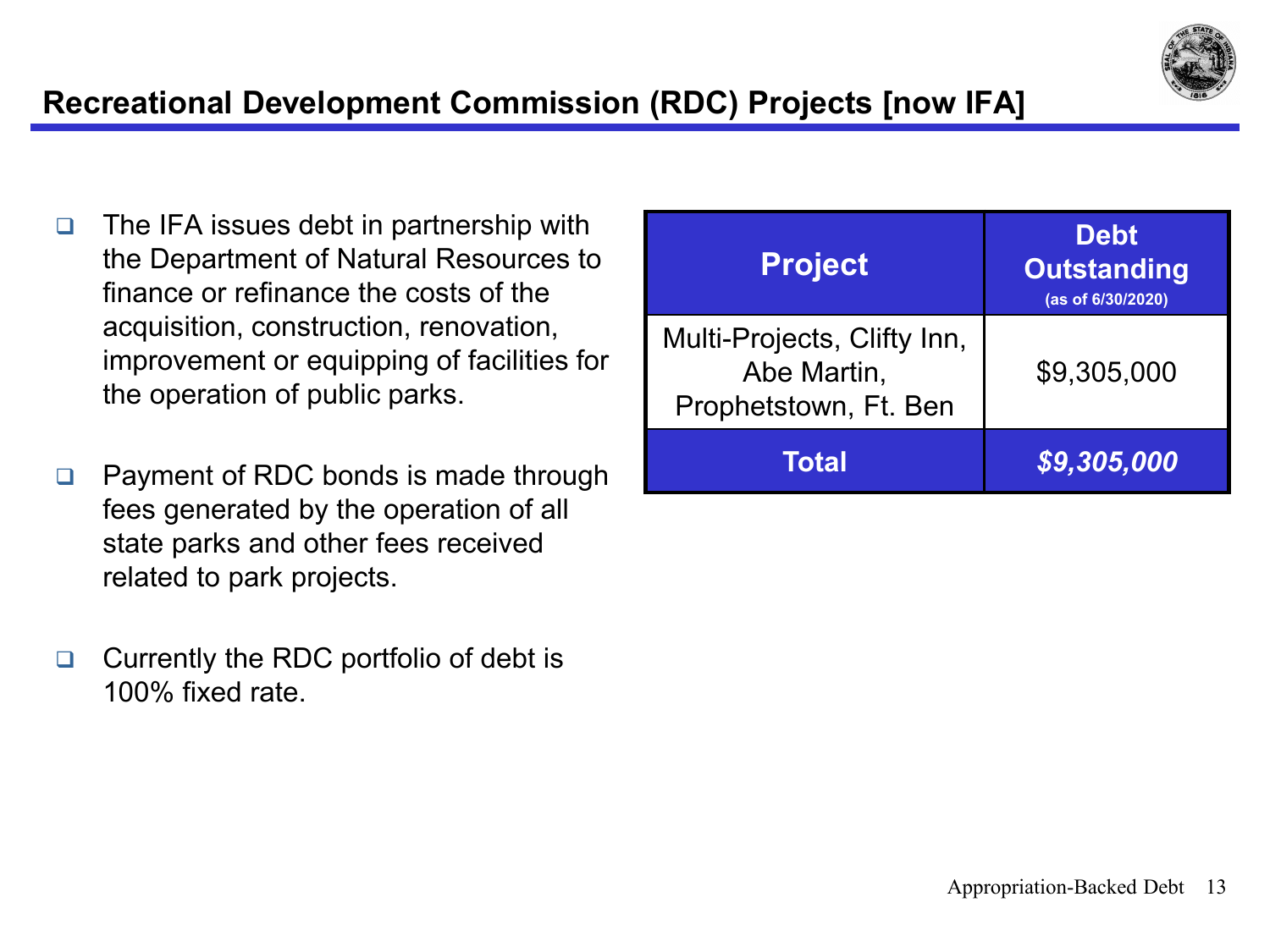

- **□** IFA entered into a P3 for East End Crossing (EEC) as an Availability Payment (AP) structure. The IFA provides two types of payments in this structure. Milestone Payments were made during construction and Availability Payments are made as substantial completion has been reached
- $\Box$  IFA executed a loan under the Transportation Infrastructure Finance and Innovation Act (TIFIA) to pay the final portion of milestone payments
- □ EEC reached substantial completion in December 2016 and AP's started in FY17. Each AP is adjusted both for an inflation component (increased) and performance standards (possibly decreased)

| <b>Project</b>                                      | <b>Debt</b><br><b>Outstanding</b><br>(as of 6/30/2020) |
|-----------------------------------------------------|--------------------------------------------------------|
| <b>IFA TIFIA Lease</b><br><b>Appropriation Loan</b> | \$129,019,511                                          |
| <b>EEC Private Activity</b><br>Bonds (PABS)*        | \$482,310,000                                          |
| <b>Total</b>                                        | \$611,329,511                                          |

\*PABS technically are not IFA debt, but are treated as so by rating agencies that add P3 obligations to IFA totals to reflect the AP appropriation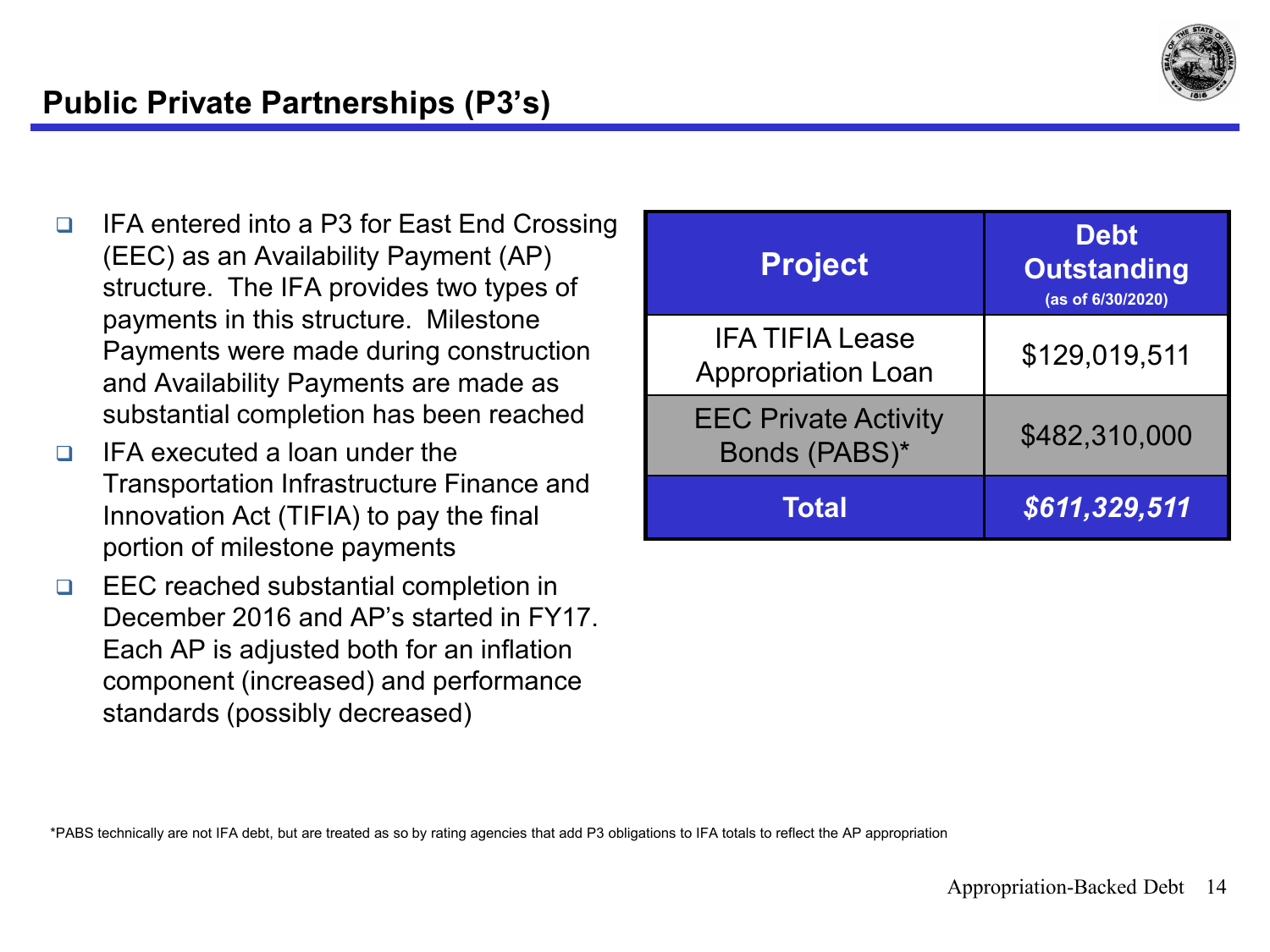

#### **III. Non-Appropriation-Backed Debt**

| <b>Non-Appropriation-Backed Debt</b>                                  |                                              |  |  |
|-----------------------------------------------------------------------|----------------------------------------------|--|--|
| <b>Issuing Entity</b>                                                 | <b>Debt Outstanding</b><br>(as of 6/30/2020) |  |  |
| Indiana Bond Bank<br>(Non-Moral Obligation) <sup>1,2</sup>            | \$704,023,601                                |  |  |
| <b>State Revolving Fund</b>                                           | \$1,836,095,000                              |  |  |
| <b>Indiana Secondary Market for</b><br>Educational Loans <sup>1</sup> | \$64,930,497                                 |  |  |
| <b>Public University</b><br>(Non-Fee Replaced) <sup>1</sup>           | \$1,624,582,617                              |  |  |
| <b>Housing &amp; Community Development</b><br><b>Authority</b>        | \$553,563,258                                |  |  |
| Ports of Indiana                                                      | \$7,358,045                                  |  |  |
| Total                                                                 | \$4,790,553,018                              |  |  |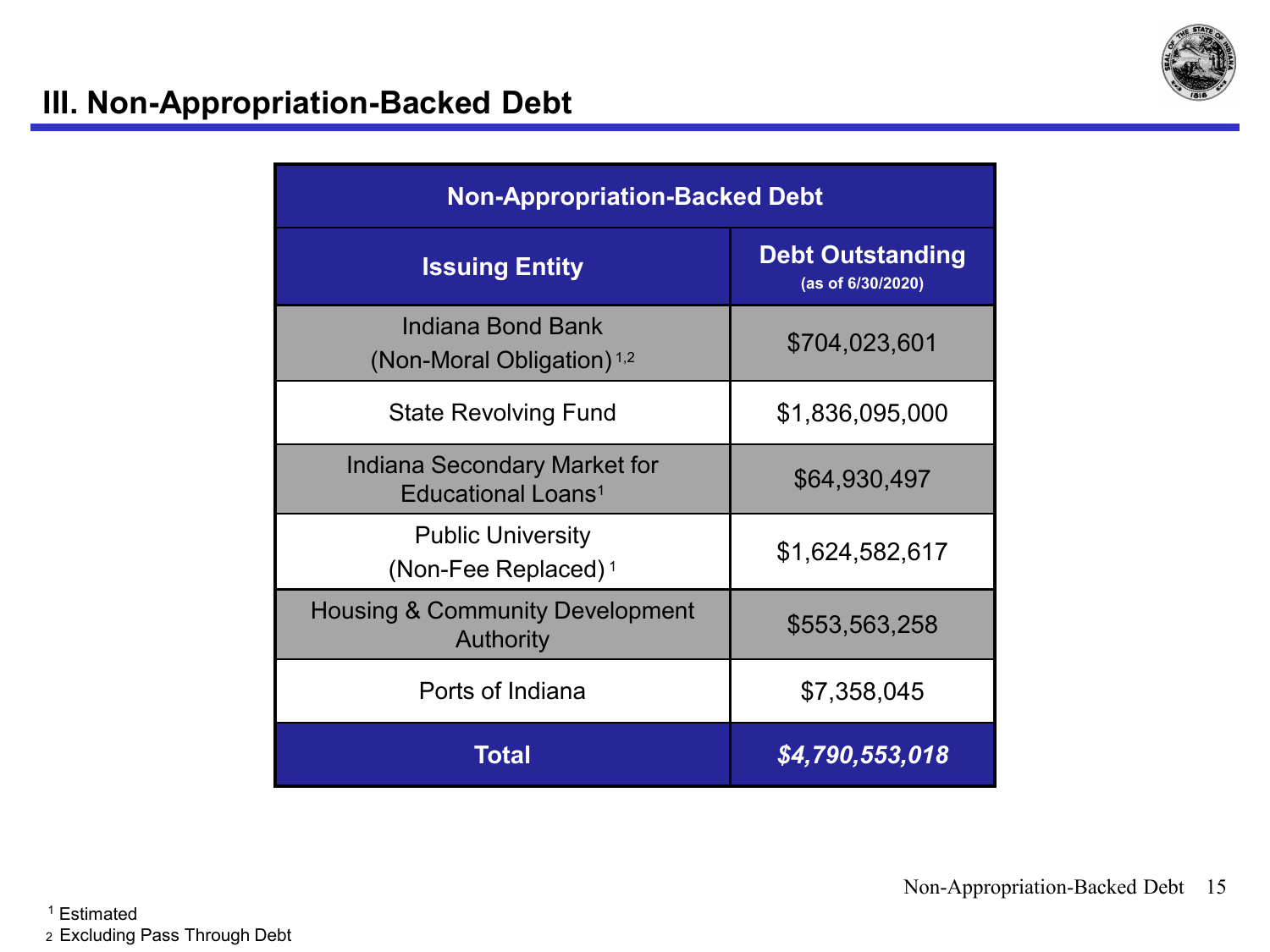

#### **Non-Appropriation-Backed Debt: Oversight**

Quasi agencies that issue debt, but rely neither on the full faith and credit of the State nor on a moral obligation.

| <b>Issuing Entity</b>                               | <b>Oversight</b>                                                                                         |
|-----------------------------------------------------|----------------------------------------------------------------------------------------------------------|
| Indiana Bond Bank (Non-Moral Obligation)            | Public Finance Director is on the Board                                                                  |
| <b>State Revolving Fund</b>                         | <b>IFA/Public Finance Director</b>                                                                       |
| Indiana Secondary Market for Educational Loans      | <b>IFA Assistance</b>                                                                                    |
| Public University (Non-Fee Replaced)                | Reviewed by the Budget Committee. Approved by the<br><b>Budget Director and Public Finance Director.</b> |
| Indiana Housing and Community Development Authority | Public Finance Director is on the Board                                                                  |
| Ports of Indiana                                    | <b>IFA Assistance</b>                                                                                    |
| Indiana State Fair Commission                       | <b>IFA Assistance</b>                                                                                    |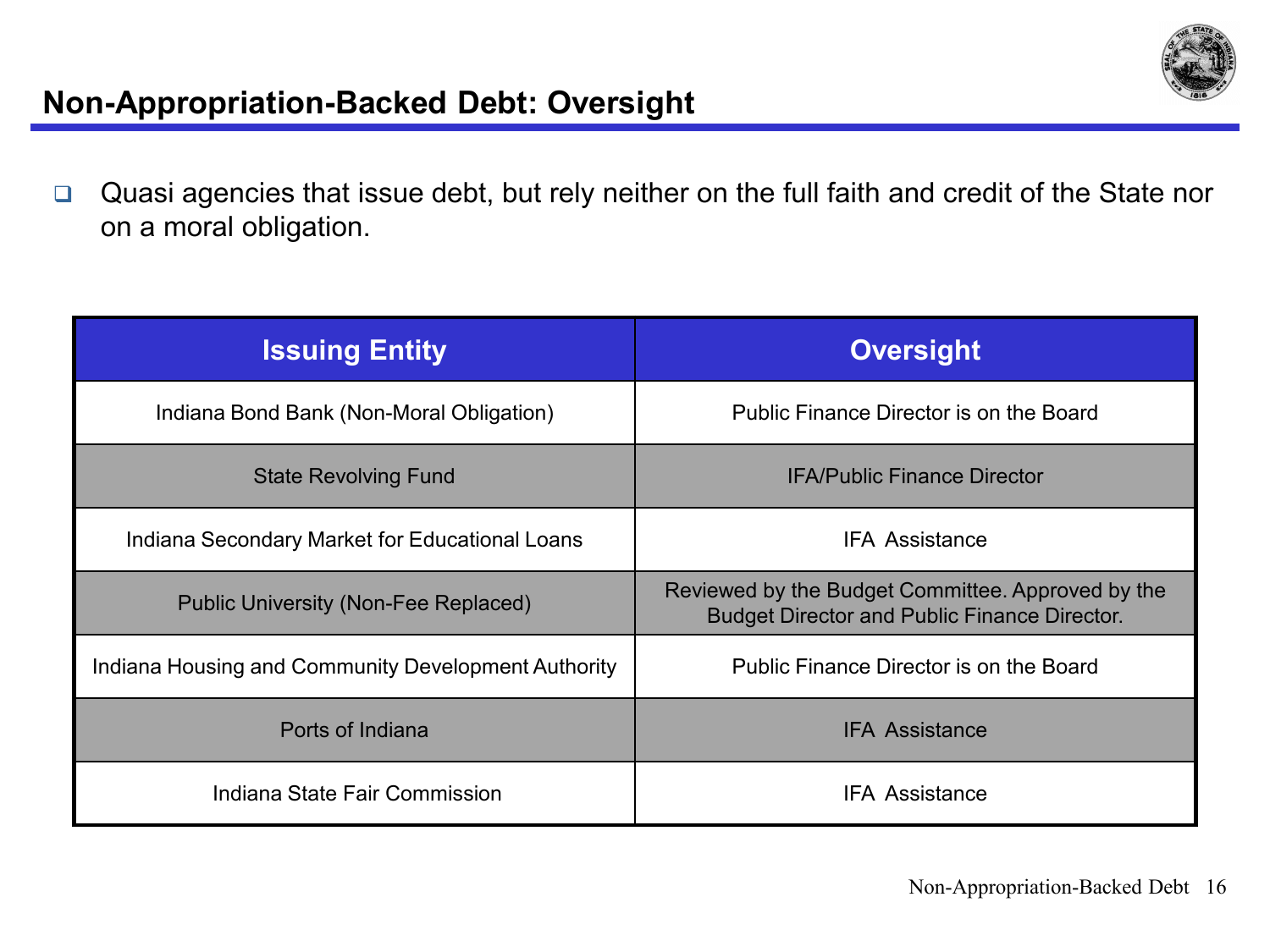

#### **IFA's - Water Infrastructure Assistance Fund**

- **HEA1406 recommended & the 2019 Budget Bill appropriated \$20M to create a leveraged loan program for wastewater and drinking water infrastructure projects: "State Water Infrastructure Assistance Program"**
	- $\checkmark$  Would be operated by the IFA in partnership with the State's Revolving Fund (SFR) Loan Program.
	- $\checkmark$  Would utilize a leveraging structure similar to the current SRF Loan Program.
	- $\checkmark$  Over time leveraging is anticipated to provide results similar to the current SRF Loan Program model.
	- $\checkmark$  Fund Projects not eligible for SRF-federal funding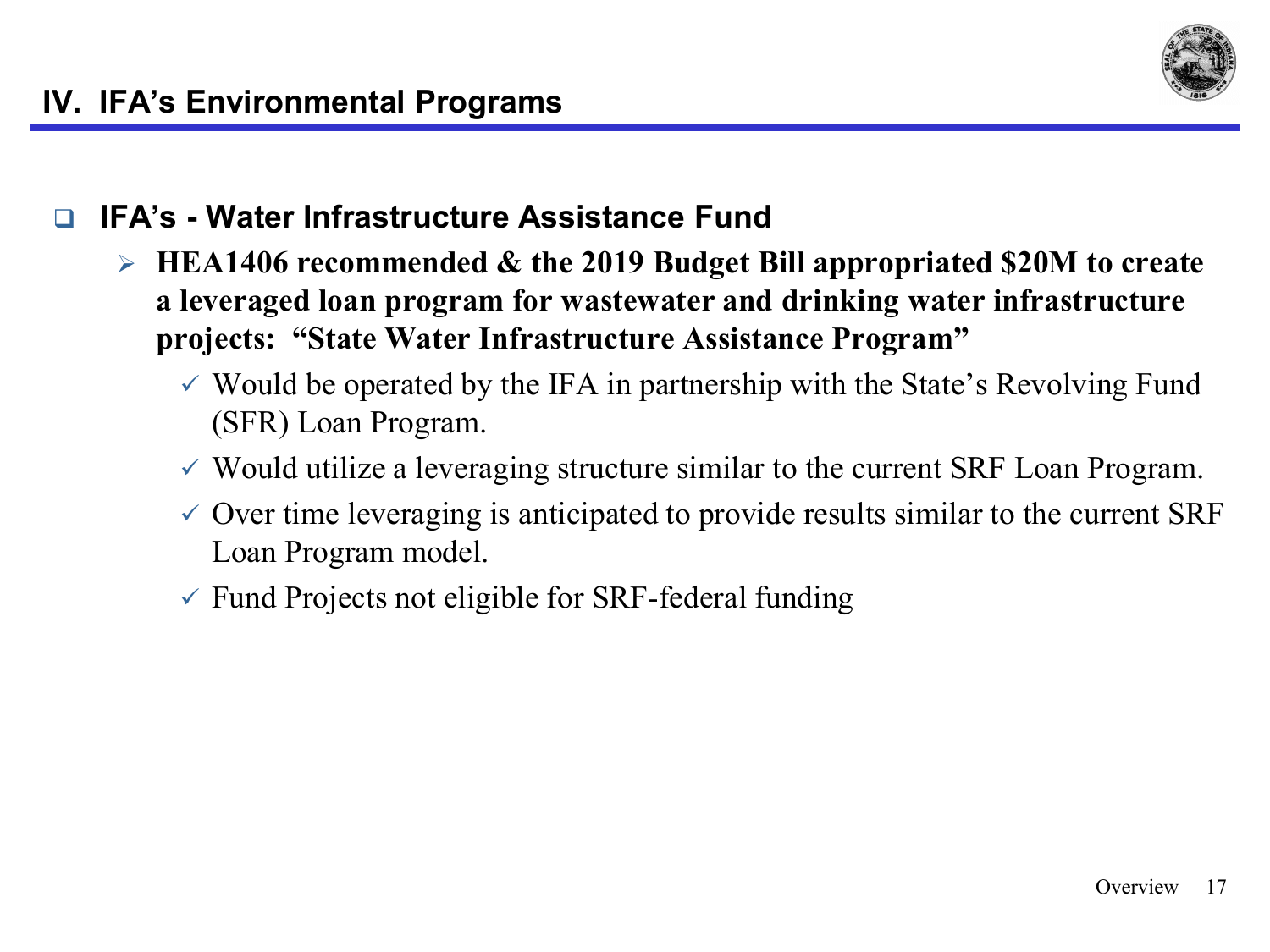

#### **Assumptions For Structure**

- □ \$20M Annual Appropriation
	- $\geq$  \$18M- Low interest loans
	- $\geq$  \$2M- Other Financial Assistance
- $\Box$  Utilize funds to immediately fund needed utility infrastructure projects, subject to Legislative conditions
- $\Box$  Pledge closed loans to securitize a bond issue at a future date to accelerate investment, similar to the IFA's SRF Loan Program

# **Anticipated Results**

- $\Box$  New loans would provide additional funds to finance new projects via:
	- $\triangleright$  Leveraging funds through future bonding
	- $\triangleright$  Excess coverage
- □ Future: 25 years from now an estimated
	- $\triangleright$  \$1.0B: Leveraged loans closed